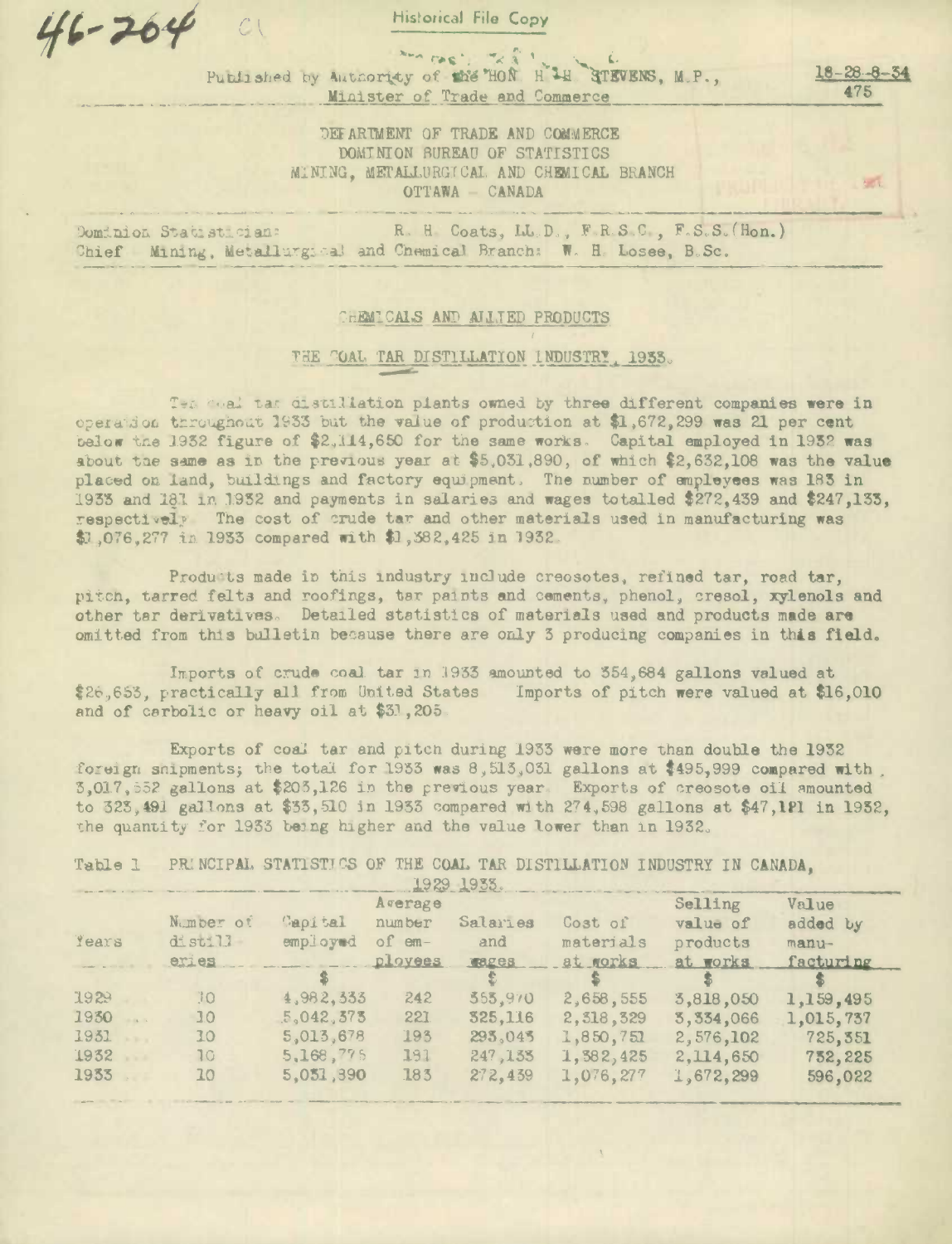|       | Table $S = \text{CFLTHT}$ EMPLOIED, $T$ a $S$ a-Tabb |                  |             |                |              |
|-------|------------------------------------------------------|------------------|-------------|----------------|--------------|
|       |                                                      | Inventory value  |             | Operating      |              |
|       | Value of lands,                                      | of materials,    | Inventory   | capital (cash, |              |
|       | buildings,                                           | fuel and other   | value of    | bills and      | <b>TOTAL</b> |
| Years | machinery and                                        | supplies on hand | finished    | accounts       | CAPITAL      |
|       | other equipment                                      | and stocks in    | products on | receivable)    | EMPLOYED     |
|       |                                                      | process          | hand        |                |              |
|       |                                                      |                  |             |                |              |
| 1929  | 2,271,632                                            |                  | 1,023,065   | 1,687,636      | 4,982,535    |
| 1930  | 2,291,601                                            |                  | 876,606     | 1,874,166      | 5,042,373    |
| 1931  | 2,501,066                                            | 383,629          | 423,582     | 1,705,401      | 5,013,678    |
| 1932  | 2,569,651                                            | 489, 218         | 573, 574    | 1,536,332      | 5,168,775    |
| 1955  | 2,632,108                                            | 289,824          | 594,443     | 1,515,515      | 5,031,890    |
|       |                                                      |                  |             |                |              |

## Table 3 - EMPLOYEES, SALARIES AND WAGES, 1929-1933.

**EREDY ASSESS** 

|       | NUMBER OF   | EMPLOYEES |              |          | <b>SALARIES</b><br>AND | <b>WAGES</b> |
|-------|-------------|-----------|--------------|----------|------------------------|--------------|
| Years | On salaries | On wages  | <b>TOTAL</b> | Salaries | Wages                  | <b>TOTAL</b> |
|       |             |           |              |          |                        |              |
| 1929  | 31          | 211       | 242          | 85,116   | 268,854                | 353,970      |
| 1930  | 33          | 188       | 221          | 89,412   | 235,704                | 325,116      |
| 1931  | 35          | 158       | 193          | 92,346   | 200,697                | 293,043      |
| 1932  | 35          | 146       | 181          | 87,628   | 159,505                | 247,133      |
| 1933  | 55          | 128       | 183          | 143,633  | 128,806                | 272,439      |

### Table 4 - NUMBER OF WAGE-EARNERS, BY MONTHS, 1932 and 1933,

| Months    | 1932 1933 |            |
|-----------|-----------|------------|
|           | No.       | No.        |
| Jamiary   | 135       | 124        |
|           | 130       | 117        |
| March     | 132       | <b>105</b> |
| April     | 143       | 120        |
|           | 164       | 139        |
| June      | 163       | 133        |
|           | 140       | 134        |
| August    | 1.57      | 135        |
| September | 149       | 130        |
| October   | 156       | 140        |
| November  | 161       | 136        |
| December  | 134       | 135        |
|           | 146       | 128        |

Table 5 - FUEL AND ELECTRICITY USED, 1932 and 1933.

|                                        |         | 1932                                                   |         | 1933     |               |
|----------------------------------------|---------|--------------------------------------------------------|---------|----------|---------------|
| Kinds                                  | Unit of |                                                        | Cost at |          | Cost at       |
|                                        | measure | Quantity                                               | works   | Quantity | works         |
|                                        |         |                                                        |         |          | $\frac{2}{3}$ |
| Anthracite coal  short tons            |         | 1,286                                                  | 4,410   | 1,086    | 3,633         |
| Bituminous coal - Canadian  short tons |         | 2,386                                                  | 12,587  | 1,941    | 10,265        |
| Imported  short tons                   |         | 2,067                                                  | 12,223  | 1,849    | 10,555        |
| Coke  short tons                       |         | 1,912                                                  | 7,806   | 1,742    | 5,814         |
| Fuel oil  Imp. gal.                    |         | 323, 216                                               | 14,867  | 186,910  | 9,037         |
| Wood  cord                             |         | 396                                                    | 1,245   | 256      | 814           |
| Other fuel (chiefly tar)  XX           |         | $\begin{array}{ccccc}\bullet&\bullet&\circ\end{array}$ | 33,183  | 0.9.3    | 31,819        |
| Electric power  K.W.H.                 |         | 111,836                                                | 3,332   | 75,686   | 2,249         |
| TOTAL <i>expressioned</i> XX           |         | 0.02                                                   | 89.653  | 0.9.8    | 74,186        |

 $-2-$ 

405-34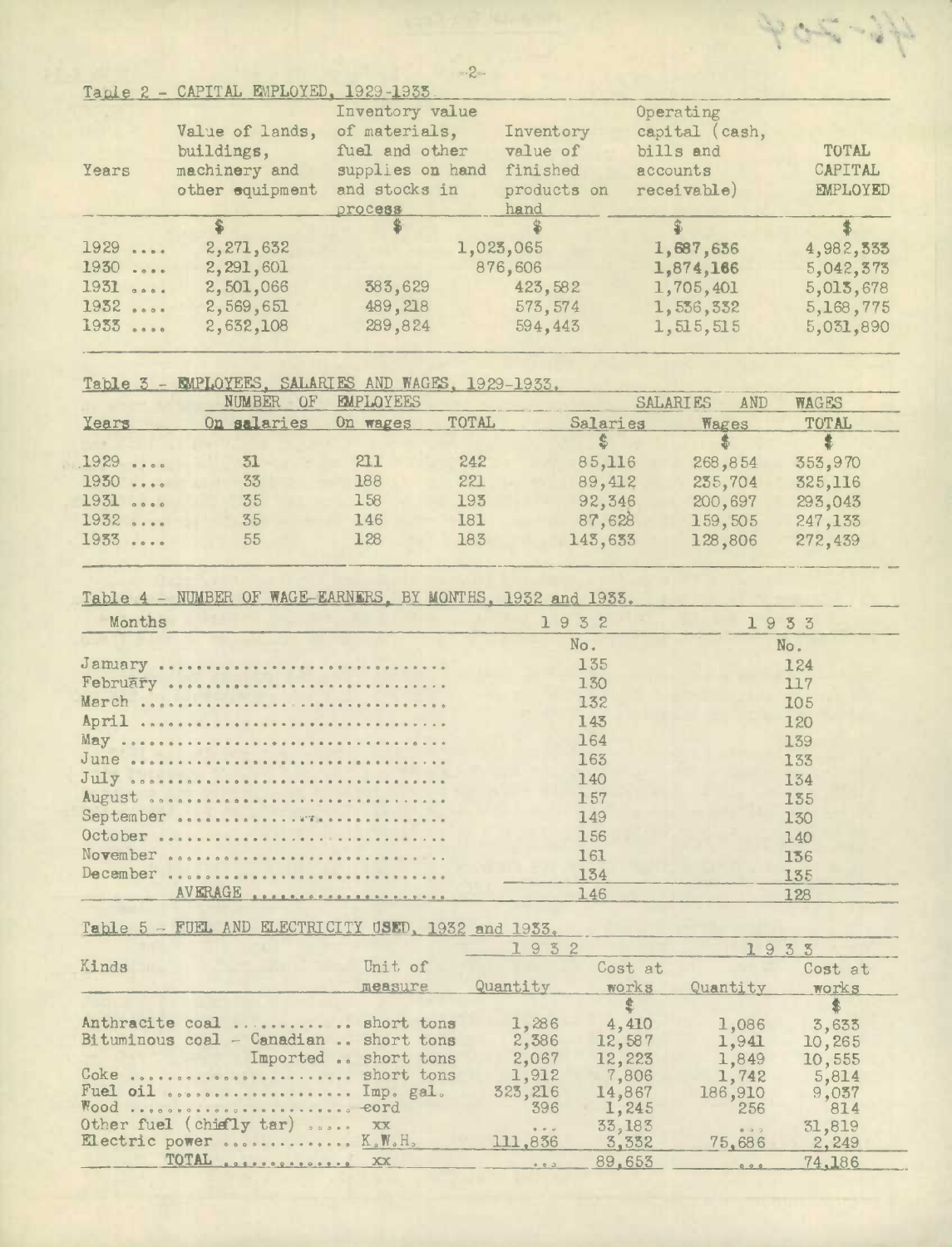| Table $6$ – POWER EQUIPMENT, 1932 and 1933.                                |             |                      |                                                     |                   |                |
|----------------------------------------------------------------------------|-------------|----------------------|-----------------------------------------------------|-------------------|----------------|
|                                                                            |             | 9                    | $\mathbb{S}$<br>$\mathcal{Z}$                       | $\mathbf{1}$<br>9 | 3 <sup>3</sup> |
|                                                                            |             | Number of            | Total horse                                         | Number of         | Total horse    |
|                                                                            |             | units                | power                                               | units             | power          |
| Steam engines and steam turbines                                           |             | $\theta$             | 75                                                  | $\Theta$          | 85             |
| Electric motors run by purchased power                                     |             | 18                   | 266                                                 | 21                | 291            |
| TOTAL                                                                      |             | 26                   | 341                                                 | 30                | 376            |
|                                                                            |             | 13                   | 1,260                                               | 13                | 1,260          |
| Boilers                                                                    |             |                      |                                                     |                   |                |
| Table 7 - IMPORTS INTO CANADA OF COAL TAR AND ITS PRODUCTS, 1932 and 1933. |             |                      |                                                     |                   |                |
|                                                                            |             |                      |                                                     |                   |                |
| Items                                                                      |             | Countries from       |                                                     | 1932              | 1933           |
|                                                                            |             | which imported       |                                                     |                   |                |
|                                                                            |             |                      |                                                     |                   |                |
| Coal tar, crude, in packages of                                            |             |                      |                                                     |                   |                |
| not less than 15 gallons                                                   |             | TOTAL IMPORTS        | Gal.                                                | 1,798,535         | 354,684        |
|                                                                            |             |                      |                                                     | 92,613            | 26,655         |
|                                                                            |             | United Kingdom       | Gal.                                                | 400               | 100            |
|                                                                            |             |                      | S                                                   | 170               | 34             |
|                                                                            |             | United States        | Gal.                                                | 1,798,135         | 354,584        |
|                                                                            |             |                      | \$                                                  | 92,443            | 26,619         |
| Coal pitch                                                                 |             | TOTAL IMPORTS        | $C_{\mathbf{W}}$ <sub><math>\mathbf{t}</math></sub> | 9,411             | 17,283         |
|                                                                            |             |                      | S                                                   | 11,370            | 16,010         |
|                                                                            |             | United Kingdom       | $C_{\mathbf{W}}$ <sub><math>\mathbf{t}</math></sub> | 571               | 386            |
|                                                                            |             |                      | \$                                                  | 1,121             | 1,076          |
|                                                                            |             | United States        | Cwt.                                                | 8,840             | 16,897         |
|                                                                            |             |                      | $\frac{3}{2}$                                       | 10,249            | 14,934         |
|                                                                            |             | TOTAL IMPORTS        | Gal.                                                | 422, 427          | 307,930        |
| Carbolic or heavy oil                                                      |             |                      | \$                                                  | 55,973            | 31,205         |
|                                                                            |             | United Kingdom       | Gal.                                                | 24,330            | 244,653        |
|                                                                            |             |                      | \$                                                  | 3,947             | 20,376         |
|                                                                            |             | United States        | Gal.                                                | 77,475            | 63,277         |
|                                                                            |             |                      | \$                                                  | 20,687            | 10,825         |
|                                                                            |             | Japan Gal.           |                                                     | 320,624           | 0 0 0          |
|                                                                            |             |                      |                                                     | 31,339            | 0.9.0          |
|                                                                            |             |                      |                                                     |                   |                |
| Table 8 - EXPORTS FROM CANADA OF COAL TAR AND ITS PRODUCTS, 1932 and 1933. |             |                      |                                                     |                   |                |
| Items                                                                      |             | Countries of         |                                                     | 1932              | 1933           |
|                                                                            | Destination |                      |                                                     |                   |                |
|                                                                            |             |                      |                                                     |                   |                |
| Coal tar and pitch                                                         |             | TOTAL EXPORTS  Gal.  |                                                     | 3,017,552         | 8,513,031      |
|                                                                            |             |                      | S                                                   | 203,126           | 495,999        |
|                                                                            |             | United Kingdom  Gal. |                                                     | 962,190           | 1,541,002      |
|                                                                            |             |                      | £                                                   | 73,030            | 101,141        |
|                                                                            |             | United States  Gal.  |                                                     | 684,337           | 4,080,427      |
|                                                                            |             |                      | £                                                   | 35,598            | 179,039        |
|                                                                            |             | Newfoundland  Gal.   |                                                     | 25,549            | 104,496        |
|                                                                            |             |                      | \$                                                  | 5,913             | 18,098         |
|                                                                            |             | France               | Gal.                                                | 1,343,355         | 2,785,858      |
|                                                                            |             |                      | $\ddot{\bullet}$                                    | 88,282            | 197,483        |
| Creosote oil                                                               |             | TOTAL EXPORTS  Gal.  |                                                     | 274,598           | 325,491        |
|                                                                            |             |                      | \$                                                  | 47,121            | 33,510         |
|                                                                            |             | United States  Gal.  |                                                     | 274,488           | 323,266        |
|                                                                            |             |                      |                                                     |                   | 33,400         |

-3-